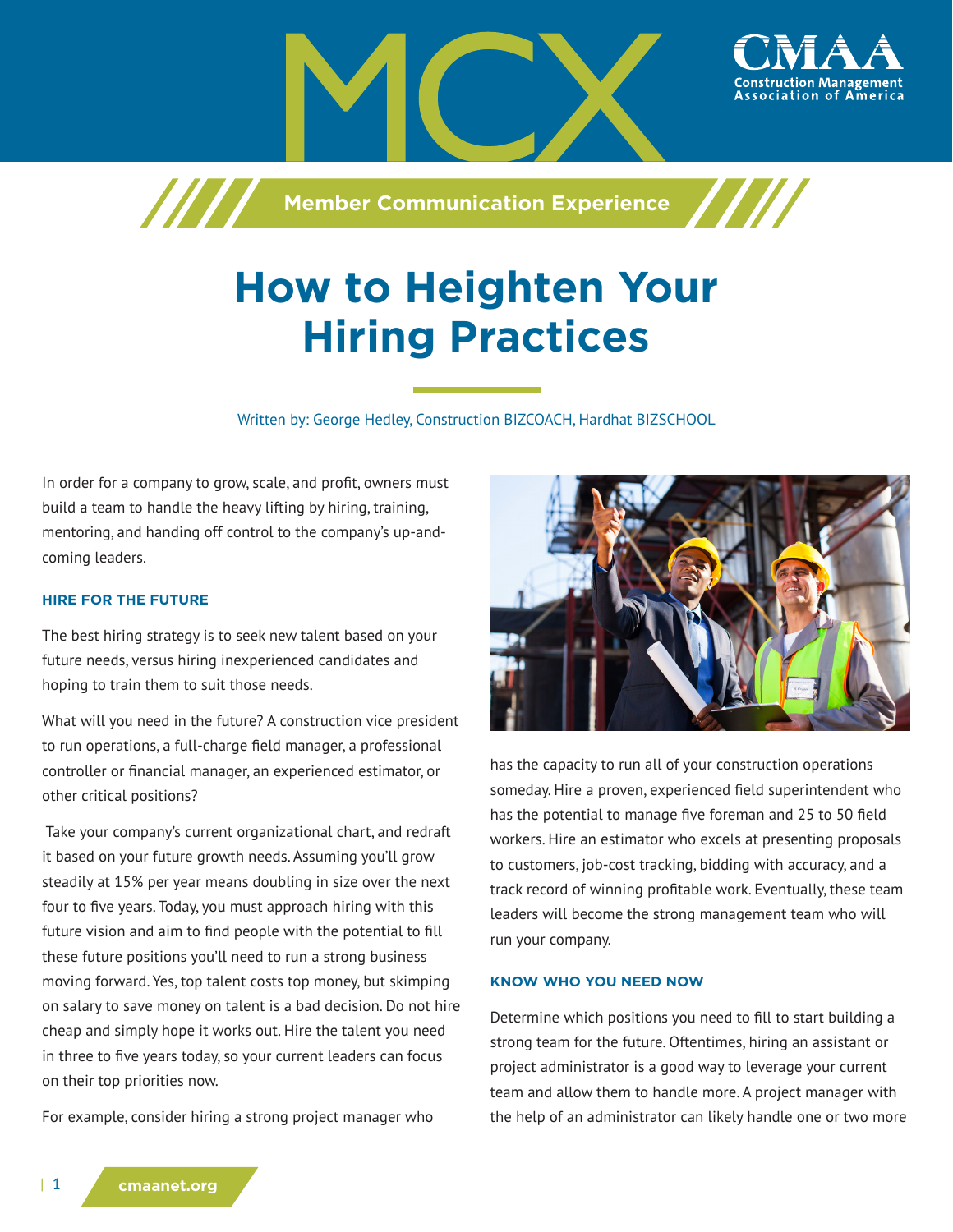projects. To determine where to start, rank these regularly recurring problems:

- » Company financial reports are rarely finished on time.
- » I don't think our bookkeeper really understands construction accounting and practices.
- » Our job-cost production tracking is not completed weekly (or ever).
- » Project budget updates with accurate estimated costs to complete are not up to date.
- » Our estimating cost history library is not up to date and our production rates are inaccurate.
- » We regularly miss items in our bids and we tend to make less markup.
- » We don't track bid-hit-win ratios or final profit margin versus bid rates.
- » Our projects tend to finish late and we often spend more time than estimated.
- » We have too many large punch lists, mistakes, and callbacks on projects.
- » We don't get some change orders approved or paid.
- » Project paperwork and documentation is often late or incomplete.
- » We don't have enough time or people to bid more work.
- We are too busy to implement a training program or hold regular all-company meetings.
- » I am too busy to go out and see regular or new higher margin customers on a regular basis.

Once you have recognized your hiring needs and priorities for growth, you'll need to take action:

## **1. VISUALIZE**

Structure a strong management team designed to reach your company's goals:

President and senior managers — The people in these roles must take personal responsibility to help you build and develop a strong management team. They must also set strategy and run operations of their respective departments. Team members — Clarify your need for the leaders or heads of each department or business function:

- » Construction operations manager
- » Field operations manager
- » Chief estimator
- » Business development and/or sales manager
- » Controller or financial manager
- » Company administrative manager
- Safety manager or equipment manager

#### **2. IDENTIFY**

 Select the right management team members who will take responsibility to achieve expected results, grow higher-margin revenue, innovate and improve, implement strategy and run operations:

a. Identify ideal employees who represent a place in the company's future and growth potential.

b. Team members must be hired based on their potential, leadership, attitude, and values. Make sure they're well respected and trusted. Do not select members based on longevity, age, or loyalty to the company.

c. Ensure they are able to manage talent, welcome change and innovation, hold people accountable, motivate and encourage others, follow company systems.

## **3. BUILD**

Follow these steps to build and develop your management team:

a. Identify which position is needed now to reduce the president's workload.

b. Hire only strong managers who meet the company's emerging needs and have the potential to be a leader in your vision of the future.

c. Mentor, coach, and monitor their interactions, performance and results.

d. When ready, promote this manager to a management position. Assign them 100% accountability for meeting the goals set for them.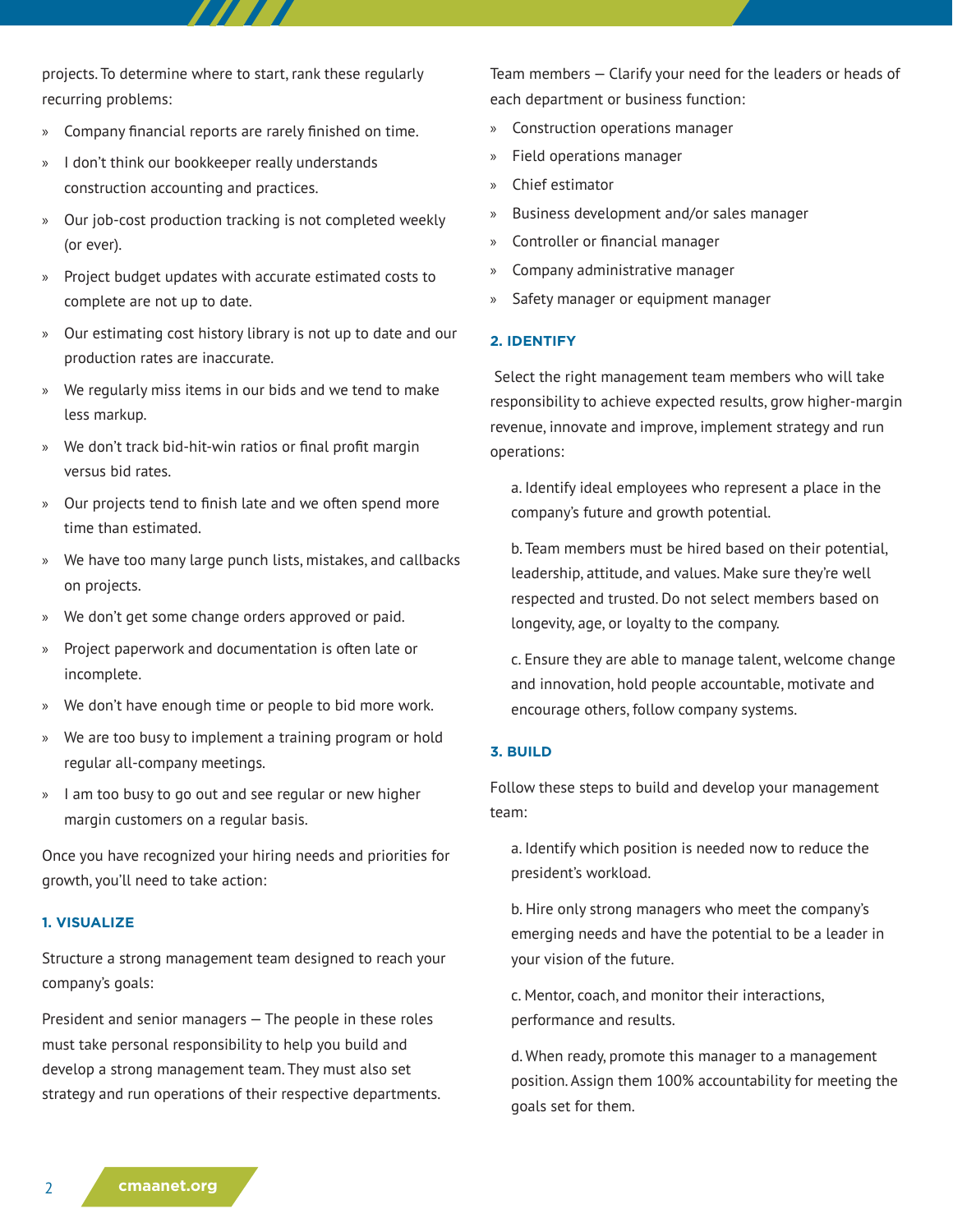#### **4. DEVELOP**

Provide teams with continuous, open communication and help them make difficult management decisions. Commit to holding face-to-face meetings with both direct reports and teams, and lead interactive team-building activities, providing extra or deferred incentive compensation based on company results.

# **5. RETAIN**

To retain management team members, consider providing extra or deferred incentive compensation based on the company's financial results.